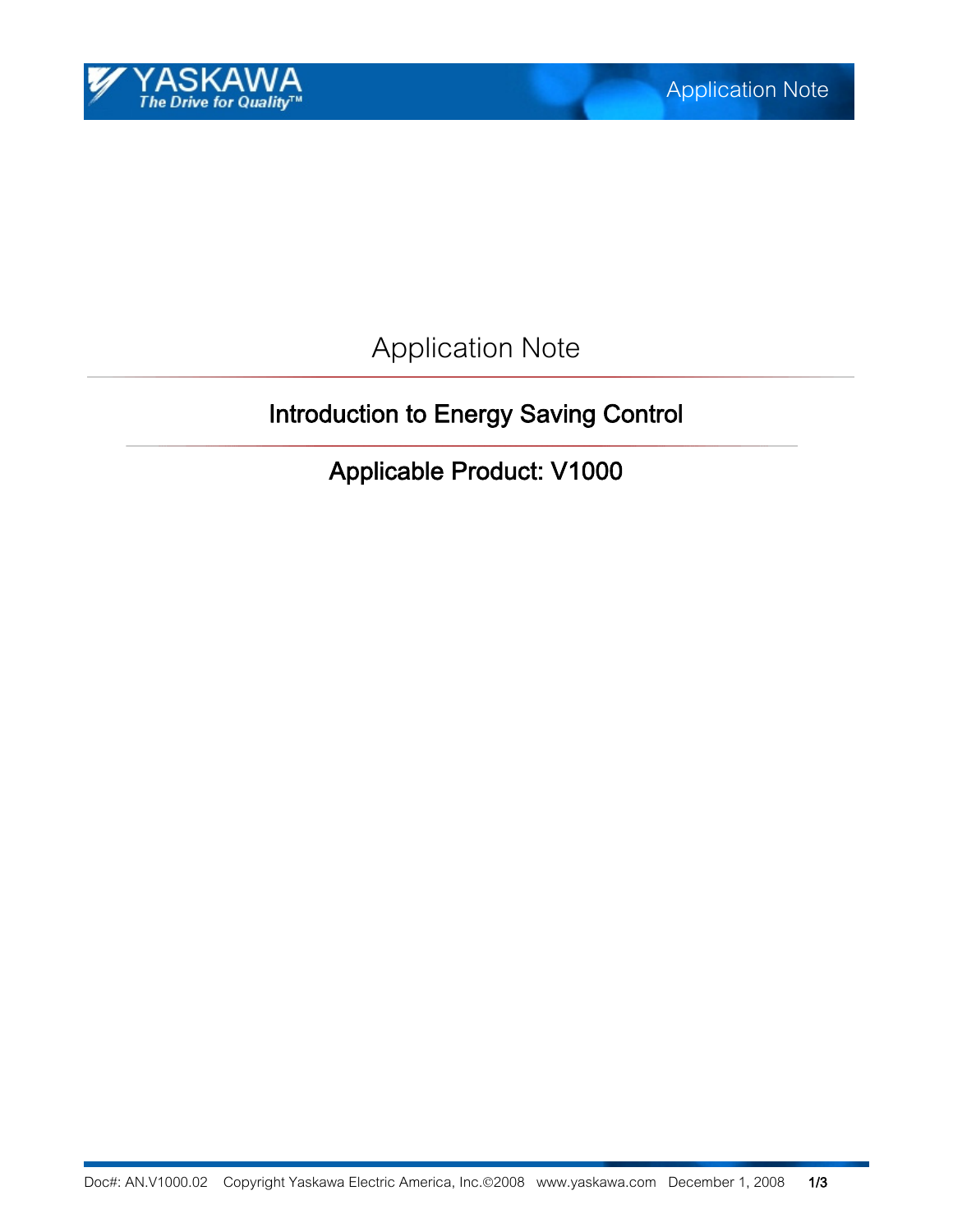| Y YASKAWA<br>The Drive for Quality™          |                              |  | <b>Application Note</b> |  |
|----------------------------------------------|------------------------------|--|-------------------------|--|
| Subject: Energy Saving                       | Product: V1000 Series Drives |  | Doc#: AN.V1000.02       |  |
| Title: Introduction To Energy Saving Control |                              |  |                         |  |

## **INTRODUCTION**

## WHAT IS THE MEANING OF "ENERGY SAVING"?

Energy Saving Control takes advantage of the basic characteristics of an induction motor, allowing the drive to "operate at maximum efficiency even when the load fluctuates". Adding an inverter to an application greatly reduces energy consumption, which in turn makes it possible to cut energy costs, while operating at maximum performance. Energy Saving Control is a standard feature on the V1000 Compact Current Vector AC Drive 1/8 to 25 Hp.

# THE PURPOSE OF ENERGY SAVING IS TO REDUCE ENERGY COSTS

Motors size is often increased by 1.2 to 1.5 times for load applications such as fans, blowers and pumps. Consequently, the motors in such applications are generally operating at about 70% capacity when the rated output for the equipment is reached. Therefore, with even lighter loads, efficiency drops as the motor is supplied with the rated voltage. This wastes energy and potentially causes damage to the motor itself as the unused energy is dissipated into the motor windings. The Energy Saving Control eliminates these problems, operating the motor with the amount of voltage and current appropriate for any changes in the load. It also allows the user significant savings in energy costs.

## PRINCIPLES OF ENERGY SAVING

#### Basic Induction Motor Principles (standard motor)

Induction motors possess the right amount of slip to allow for maximum performance efficiency. They are designed to operate at the rated slip, while the motor operates at its rated load. The amount of slip will decrease as the load lightens, causing the motor to speed up. As the slip strays from its ideal lag behind the flux, the motor performance also drops. It is possible to return to optimal performance by simply supplying the proper amount of voltage to maintain the right amount of slip.